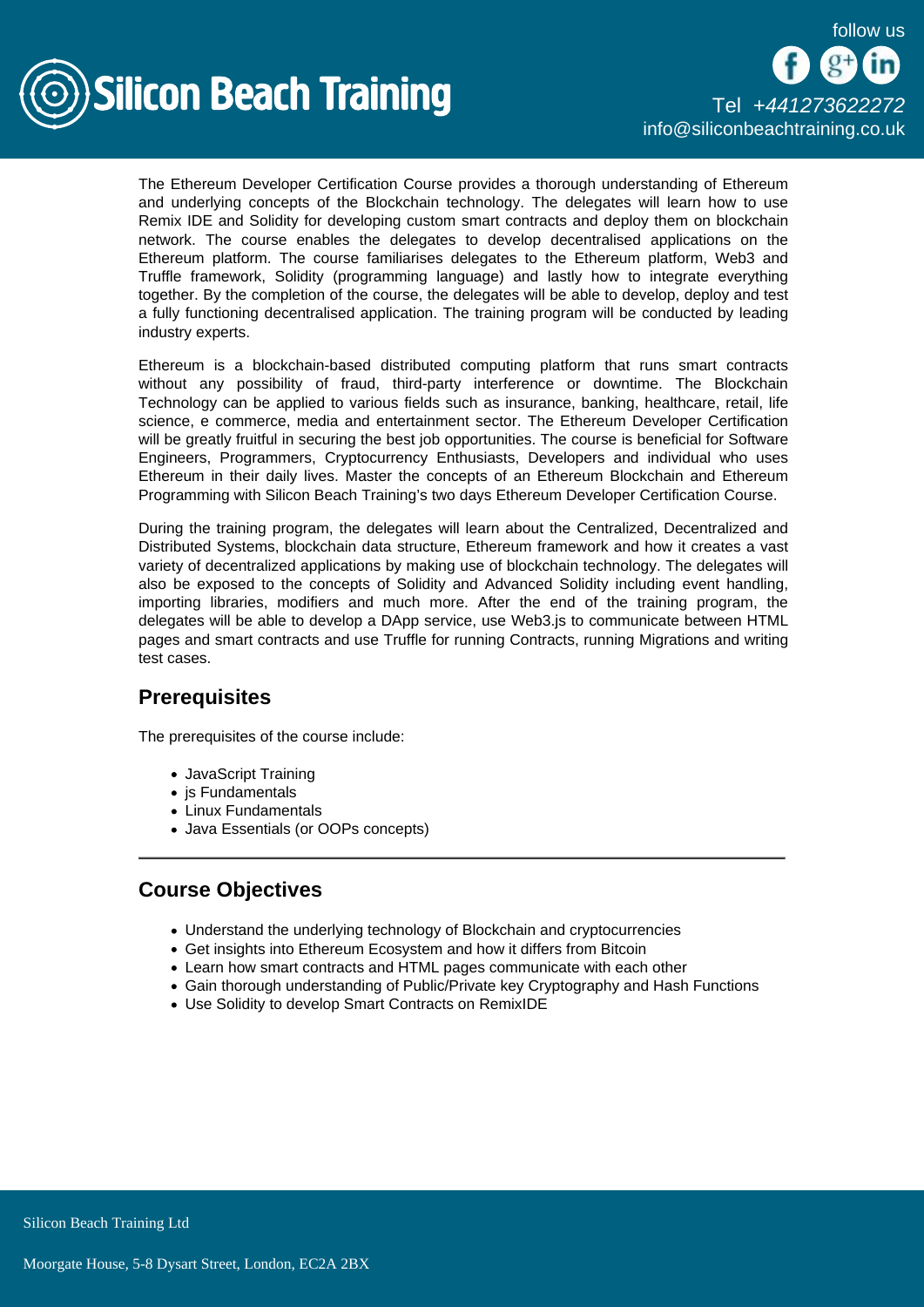

Use frameworks like web3.js and Truffle for deploying your private blockchain service

### Introduction to Blockchain 101

- Define Distributed, Centralized and Decentralized Systems
- What is Blockchain?
- Transactions initiated in a network
- Blockchain working
- Difference between Blockchain and Traditional Databases
- Public/Private Key Cryptography
- Overview of Hash Functions and Merkle trees
- Cryptocurrency Mining
- Cryptocurrency wallet
- Proof of Work/ Consensus
- Introduction to Ethereum
- Ethereum vs Bitcoin
- Ethereum use cases

### Introduction to Ethereum

- Overview of Ethereum
- The Ethereum Blockchain
- Ethereum Virtual Machine
- Smart Contracts
- Ether and Ether Mining
- Gas Price and Limit
- Ethereum tools Mist, Swarm and Whisper
- Ethereum Framework Web3.js, eth.js
- Ethereum in today's world (DAOs and DApps)
- Development Environment Embark, Solidity IDE and Truffle
- Ethereum Networks Koven, Ropsten, Rinkeby
- Webpack and Browserify

#### **Solidity**

- Introduction to Solidity
- Basics (version pragma and comments)
- Keywords
- Structure of a contract
- Data Types (signed and unsigned int, boolean, address, strings)
- Data Structures (Structs, Arrays, Mapping)
- Looping and Conditional Statements
- Inheritance
- Polymorphism

Silicon Beach Training Ltd